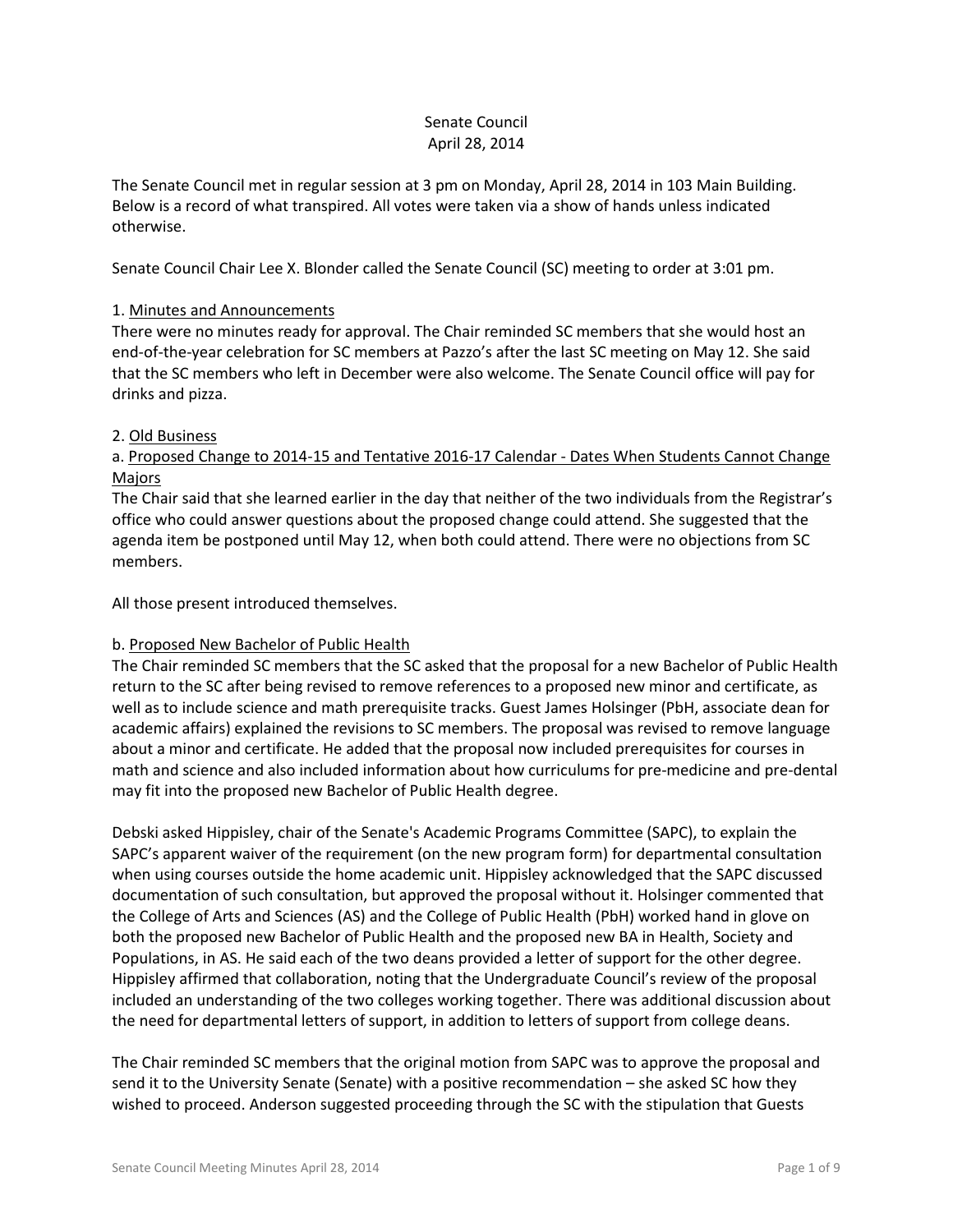Holsinger and Michelle Lineberry (PbH, assistant dean for academic affairs) require letters of support from department chairs whose courses are part of the proposed BPH curriculum. After brief discussion, SC members determined that letters of support from department chairs should be requested from the following departments: Anatomy, Anthropology, Biology, Geography, Physiology, and Sociology. Day said that students were interested in the proposed new Bachelor in Public Health so delaying Senate review until fall 2014 would not be in the best interest of students. Day **moved** that the SC send the proposed new Bachelor of Public Health to the Senate with a positive recommendation, with the stipulation that letters of support be requested (from Anatomy, Anthropology, Biology, Geography, Physiology, and Sociology) prior to the Senate meeting. Brown **seconded**.

Harling spoke in favor of the motion, saying it would be an important degree program and that the proposers did due diligence in putting together the proposal. He objected to torturous reviews during SC meetings. Debski said that the requirement for departmental letters of support was clearly documented in the form, so requesting such letters was appropriate. The Chair and Hippisley agreed that the revised new undergraduate program form that was being developed would solve the problem of letters of support. College of Arts and Sciences Dean Mark Kornbluh said he would be happy to get letters of support put together quickly. After additional discussion, Anderson **called the question**. The Chair called for objections, but there were none. A **vote** was taken on the motion that that the SC send the proposed new Bachelor of Public Health to the Senate with a positive recommendation, with the stipulation that letters of support be requested (from Anatomy, Anthropology, Biology, Geography, Physiology, and Sociology) prior to the Senate meeting and the motion **passed** with two opposed.

## c. Faculty Evaluation of President Capilouto

The Chair asked Wood for an update. Wood replied that over the weekend she checked and there were over 610 respondents. She said she would send out a third email on Tuesday morning, this one being a reminder about the poll closing Tuesday at 5 pm. Wood said she would close the pool shortly after 5 pm; she did not think there would be the 800 respondents that the SC desired.

## 3. Committee Reports

## a. Senate's Academic Programs Committee (SAPC) - Andrew Hippisley, Chair

## i. Proposed New Undergraduate Certificate in Leadership Studies

Hippisley explained the proposed new Undergraduate Certificate in Leadership Studies. He said the **motion** from SAPC was that the University Senate approve the establishment of a new Undergraduate Certificate in Leadership Studies, within the Division of Undergraduate Education. Wood said there was a real problem with housing the proposed new certificate in Undergraduate Education (UE) because UE was not an academic unit. Guest Jayson Richardson (ED/Educational Leadership Studies, interim chair) said he became aware of that problem at noon. He said that he spoke with both colleges and ED has agreed to host the proposed new certificate. Guest Gary Hansen (AG/Community and Leadership Development, chair) said that he also found out about the problem at noon. Wood acknowledged that educationally housing the proposed new certificate in UE was not a problem a year ago, when the proposal was initiated. Hansen said he had not gotten AG input on the proposed homing in ED. There was additional discussion.

Wood **moved** to amend the motion from the SAPC so the proposed new Undergraduate Certificate in Leadership Studies would be housed within the College of Education. Harling **seconded**. After brief discussion, a **vote** was taken and the motion **passed** with none opposed. The Chair said that discussion could proceed on the motion as amended.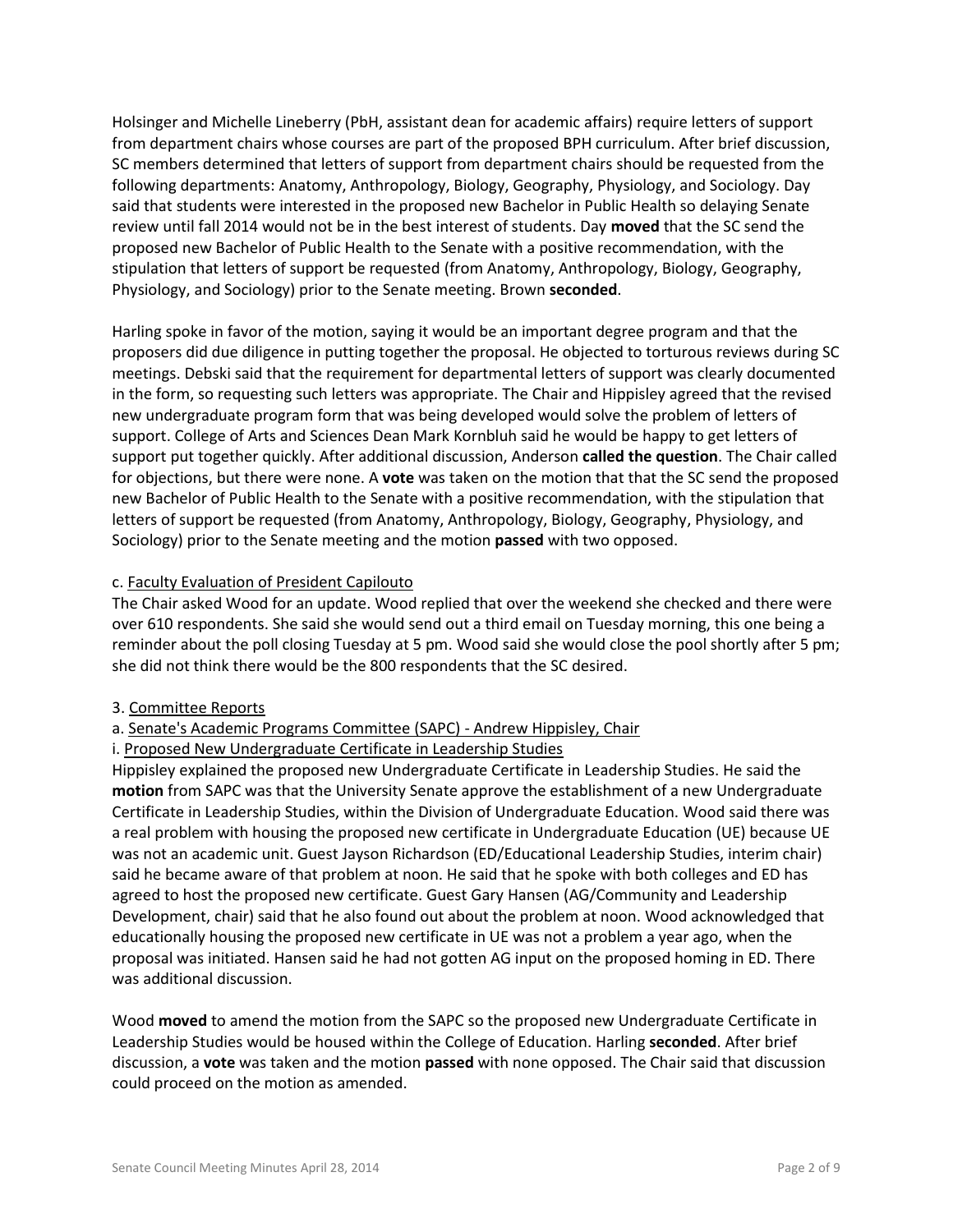Wood **moved** to send the proposed new Undergraduate Certificate in Leadership Studies to the Senate with a positive recommendation conditional upon receipt of letters verifying that ED will host the degree, as well as that AG and the chair of Community and Leadership Development also concur. Harling **seconded**. There being no further discussion, a **vote** was taken and the motion **passed** with none opposed and one abstaining.

# ii. Proposed New BA in Health, Society and Populations

Hippisley explained the proposal for a new BA in Health, Society and Populations. Wood asked for clarification about the faculty of record. Guest Deborah Crooks (AS/Anthropology) explained that the affiliated faculty were those who taught or advised in the program, but the faculty of record had voting rights regarding the program. Debski asked for confirmation that a pre-medicine or pre-dental could not satisfy the proposed new program's requirements. Crooks clarified that the undergraduate biology advisor was a member of the new program's faculty and will work with students who may want to double major. Debski opined that that would likely decline the number of majors in biology. College of Arts and Sciences Dean Mark Kornbluh explained that the curriculum was also developed with an eye towards students who cannot succeed in a biology degree. Biology is the largest undergraduate degree on campus, so Guest Kornbluh said the proposed new BA would give students an opportunity for a liberal arts degree and that an interest in science can lead to a degree in the social sciences. Debski suggested that it would leave Biology without the best students and leave Biology to be a service department. Dean Kornbluh clarified that about 95% of medical students are biology majors, so those students will not be leaving the biology program in droves. If a student is interested in science but does not excel, a student could still pursue their interest in science through the proposed new program. It is not a professional, pre-medicine degree. Debski offered additional concerns about the proposed new degree program.

Harling said he supported the proposed new program and would vote in favor of it. Anderson **moved** to send the proposed new BA in Health, Society and Populations to the Senate with a positive recommendation. Day **seconded**. A **vote** was taken and the motion **passed** with none opposed.

b. Senate's Academic Organization and Structure Committee (SAOSC) - Greg Wasilkowski, Chair i. Proposed Name Change from Department of Theatre to Department of Theatre and Dance Guest Greg Wasilkowski, chair of the Senate's Academic Organization and Structure Committee (SAOSC), explained the proposed name change of the Department of Theatre to the Department of Theatre and Dance. Wood asked Guest Nancy Jones (FA/Theatre, chair) for more information on the proportion of faculty specializing in dance, as opposed to faculty in theatre, in the Department of Theatre. Jones explained that the department had two full-time faculty, as well as quite a few adjunct faculty. She said the department had great success with adjunct faculty, many of whom are specialize in a wide range of dance techniques. Jones added that the variety and flexibility that came with adjunct faculty was in some ways very beneficial to students. Wood suggested that dance should be a significant and sustainable component of the department before the name is changed. Harling said he would vote in favor of the proposal.

Harling **moved** that the Senate endorse the change of the name of the Department of Theatre to the Department of Theatre and Dance, in the College of Fine Arts. Christ **seconded**. There being no further discussion, a **vote** was taken and the motion **passed** with none opposed.

c. Senate's Admissions and Academic Standards Committee - Greg Graf, Chair

i. Proposed College of Health Sciences Probation and Suspension Policy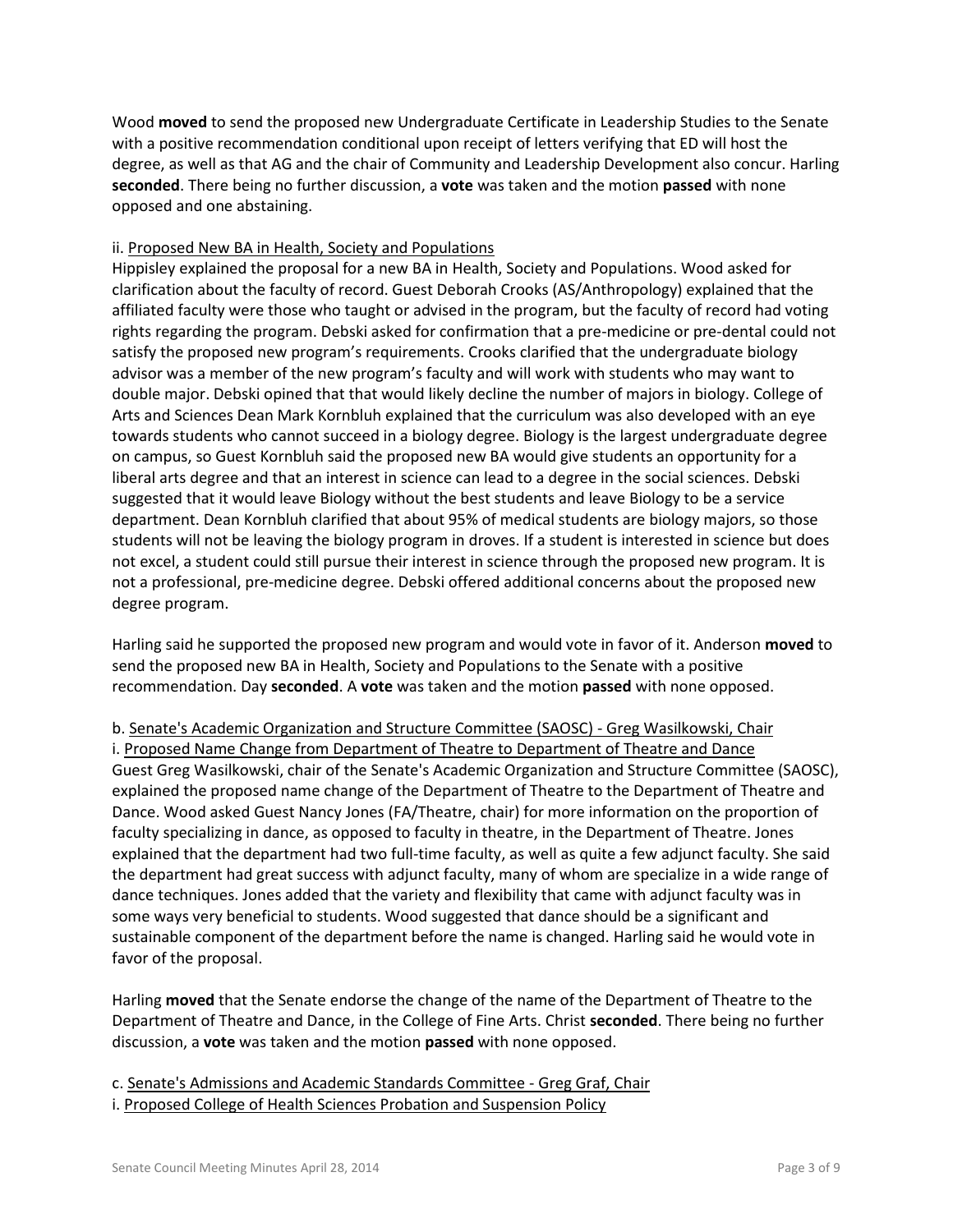The Chair explained that the chair of the Senate's Admissions and Academic Standards Committee (SAASC), Greg Graf, was unable to attend. She asked Guest Corrie Scott, student affairs officer in the College of Health Sciences, to explain the proposed College of Health Sciences' Probation and Suspension Policy; Scott did so. There was some discussion about whether or not the language was confusing and if it could be made clearer. McCormick **moved** to approve the proposed College of Health Sciences Probation and Suspension Policy and send it to the Senate with a positive recommendation. Guest Davy Jones, chair of the Senate's Rules and Elections Committee (SREC), affirmed for the Chair that the changes to the policy would be incorporated into the *Senate Rules* after the Senate approved the policy change itself. Harling **seconded**. There being no further discussion, a **vote** was taken and the motion **passed** with none opposed.

#### d. Senate's Rules and Elections Committee - Davy Jones, Chair

The Chair invited Jones to give an update on the faculty trustee election. Jones said that the College of Nursing again had the highest percentage of participation in the election. None of the candidates received a majority of the votes, so the top three vote-getters were contacted to advise them of their progress to the final round of voting – Robert Grossman, Paul Kearney, and Sidney Whiteheart. He said that assuming the election software worked properly, the final round of voting would begin on Friday and remain open until the following Friday at noon.

## i. Office of Dean of Undergraduate Studies

Jones offered SC members a brief history of the Undergraduate Education unit and how it has developed over the years. He reminded SC members that academic courses and programs must be housed in an academic unit; the Senate and administration compromised and identified Undergraduate Studies as a pseudo-college, which could house academic programs (such as the Honors Program) and a variety of courses. As such, the associate provost for undergraduate education also had the title "Dean of Undergraduate Studies" for symmetry with other large academic units ("colleges") that were allowed to house academic courses and programs. Until very recently, thousands of students, some of which have no declared major, are under the auspices of the Dean of Undergraduate Studies, who decides on withdrawals and other such academic matters. Unfortunately, Provost Christine Riordan removed the dean title from the organizational structure of the Provost's office. Although the Provost can rearrange the Provost's office without Senate input, the Senate is always consulted when there is a change in a college's organizational structure that affects its educational activities. Due to the administrative nature of the Provost's office, however, the Senate was not consulted regarding the deletion of the title "dean of undergraduate studies." Jones suggested that the appropriate course of action was for the Chair to discuss the matter privately with the Provost.

SC members discussed the issue and offered a few suggestions. The Chair said she would bring Jones along. SC members supported the idea of the Chair inviting the Provost to a future SC meeting to discuss the issue if she did not support reversing the removal of the title "dean of undergraduate studies."

#### ii. Foreign Language Requirement

Jones offered SC members some background information on how the foreign language requirement had been affected by the switch from UK's prior general education component, University Studies Program, to the current UK Core. Jones added that a fix for the foreign language requirement had not transpired in the anticipated time frame; the SC extended the prior foreign language requirement for only one year. Associate Provost for Undergraduate Education Ben Withers warned that students in fall 2014 would matriculate without the foreign language requirement. Jones suggested the SC provisionally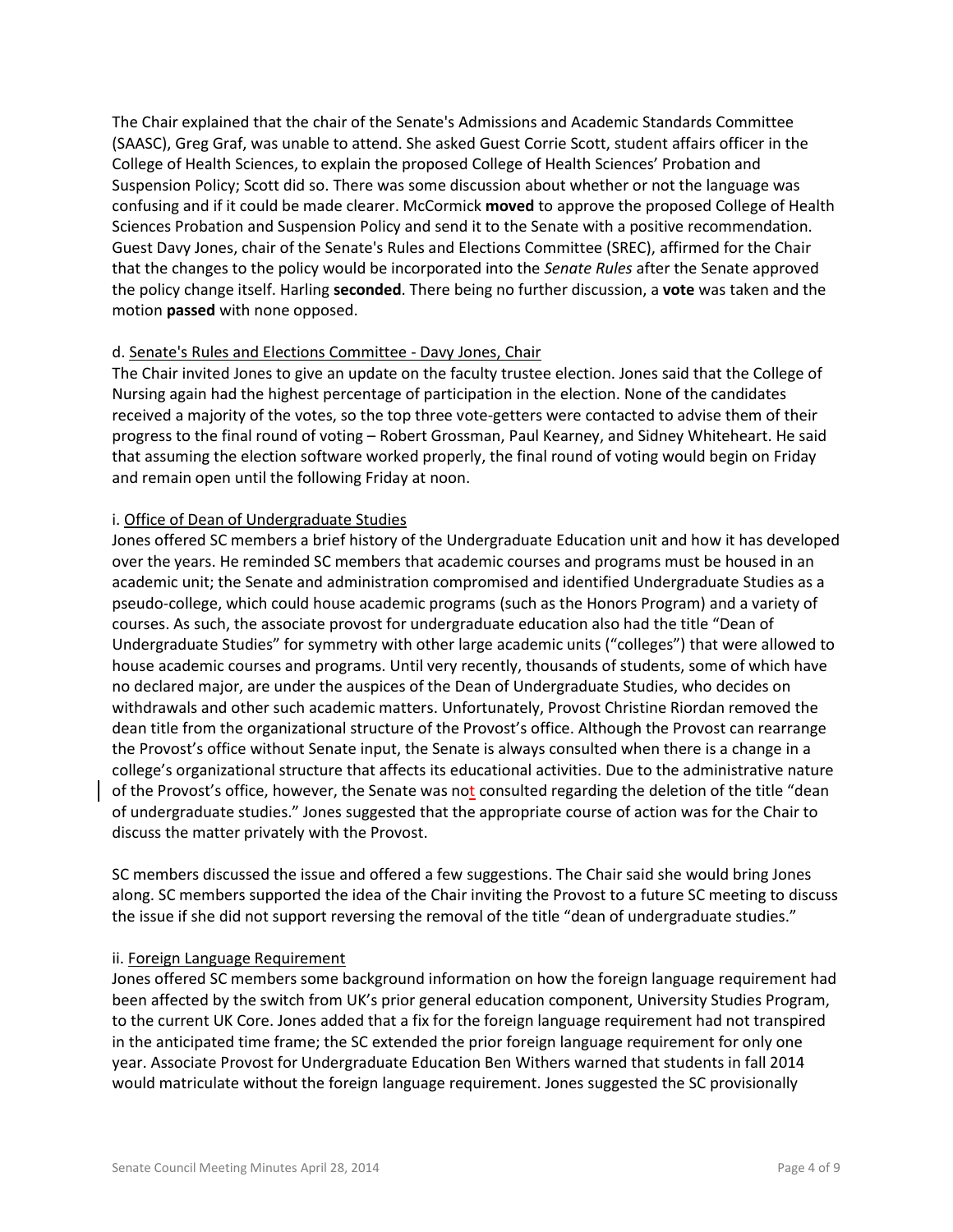extend the foreign language requirement for another year until the Senate adopts a formal policy; this would prevent any students from not being subject to the requirement.

Jones stated that the **motion** from the SREC was that the SC act for the Senate to continue in effect the previous University Studies Program foreign language policy until such time as the Senate determines its final policy, and that the Bulletin language be amended as described below<sup>1</sup>.

Any first-time freshman or transfer student must either, (1) demonstrate that they have completed passed two high school credits in a single foreign language, or two semesters at the postsecondary level. A student who has not completed the high school foreign language requirement will be required to or (2) take pass a two-semester sequence in one foreign language at the University of Kentucky prior to graduation.

Because the motion came from committee, no **second** was required. SC members discussed the proposed stop-gap measure, what requirement would be appropriate for UK students, and the road blocks that may prevent successful implementation of any such requirement. Guests Susan Carvalho (associate provost for internationalization) and Randolph Hollingsworth (assistant provost for integrated academic services) answered questions from SC members. When discussion was finished, Wood **moved** that the SC act for the Senate to continue in effect the previous University Studies Program foreign language policy for 2013-14, 2014-15, and 2015-16, and that the Bulletin language be amended as described below.

Any first-time freshman or transfer student must either, (1) demonstrate that they have completed passed two high school credits in a single foreign language, or two semesters at the postsecondary level. A student who has not completed the high school foreign language requirement will be required to or (2) take pass a two-semester sequence in one foreign language at the University of Kentucky prior to graduation.

A **vote** was taken and the motion **passed** with none opposed. SC members discussed the possibility of an update from the ad hoc committee charged with recommending a new foreign language requirement. The Chair said she would invite the ad hoc committee's chair to the May 12 SC meeting.

## iii. In Memoriam Posthumous Degree Diploma Language

Jones explained that the Senate already approved the parameters for an In Memoriam posthumous degree, so the only aspect left was to determine the diploma's wording. Jones said the **motion** from SREC was that the SC consider and approve an appropriate content for the In Memoriam Honorary Degree. Because the motion came from committee, no **second** was required. SC members discussed whether or not "of college" was required to modify "dean." Jones said he could remove "of college" and no one spoke against that change. When there was no further discussion, a **vote** was taken and the motion **passed** with none opposed.

## iv. Proposed Revision to *Governing Regulations XI* ("University Appeals Board")

The Chair introduced Guest Robert Grossman, member of the Senate's Rules and Elections Committee (SREC), who offered background information on the agenda item. Grossman said that SREC proposed that the SC recommend that the University Senate (Senate) ask the Board of Trustees to modify *Governing Regulations XI* to restore the authority of the Senate to establish rules by which the

 $\overline{\phantom{a}}$ 

 $^{1}$  Underline formatting denotes added text; strikethrough denotes deleted text.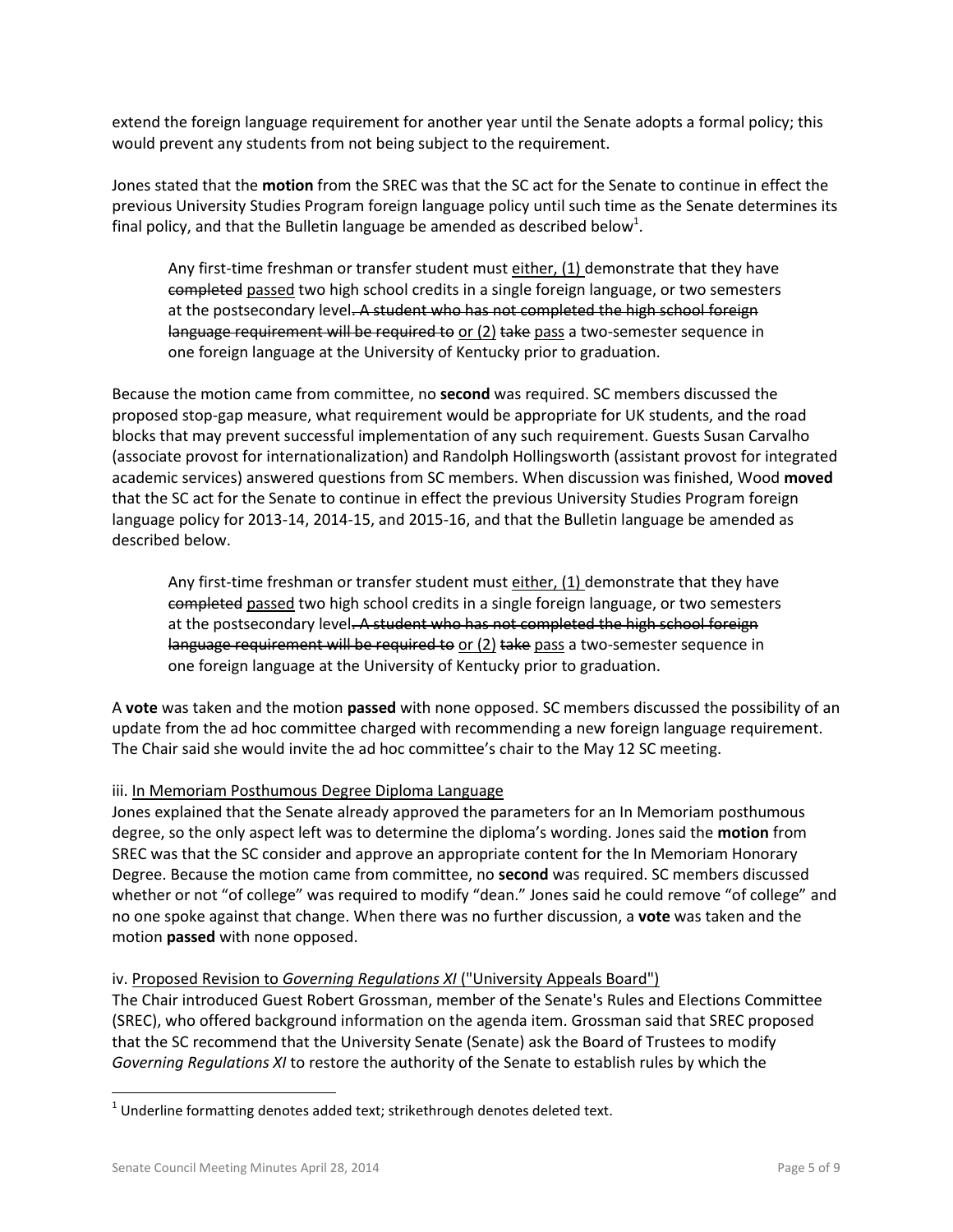University Appeals Board (UAB) decides academic cases, including violations of academic rights and academic offenses. Prior to 2005, there was no question that the *University Senate Rules* (*SR*) governed how the UAB made decisions. The *Governing Regulations* (*GR*) delegated authority to the *SR*; there was also an *Administrative Regulation* (*AR*) that said the UAB followed what is in the *SR*. In 2005, the Student Government Association (SGA) was involved in a significant election dispute, which was ultimately resolved in the local court system. The court ruled that the UAB's authority to make decisions on SGA elections was not clear in the *SR*; *GR XI* was changed to be clear that the UAB had the authority to oversee and determine if SGA elections were legitimate. When the revisions to *GR XI* were developed, new language was added, "original jurisdiction," so that when a student appealed a finding of an academic offense, the UAB had original jurisdiction. If a student appealed an alleged violation of their academic rights, the UAB also had original jurisdiction. If a student appealed the severity of a penalty for an academic offense, the UAB had appellate jurisdiction only.

When the changes to *GR XI* were vetted with the SC in 2005, SC members asked if the revised language would change the relationship of the Senate and the UAB, i.e. did the UAB still have to follow the *SR*? SC members were told by representatives of Legal Counsel and the Provost's office that, in the representatives' opinion, the language revision did not change that relationship and that the use of "original jurisdiction" only meant that the UAB could engage in new fact finding. In fall 2014, however, UK's Legal Counsel, Bill Thro, issued an opinion that directly contradicted that opinion, saying that "original jurisdiction" meant that the UAB did not have to follow the *SR*. According to Thro's opinion, the UAB does not have to work within the confines of the *SR* and the UAB could, in contrast to the *SR*, could: rule that record of a student's guilt of an academic offense be destroyed instead of maintained permanently; and change a student's grade for any reason, instead of changing the grade only if the instructor acted in anything other than good faith in issuing the grade. The SREC is very concerned and has been advised that changing the language "original jurisdiction" back to "appellate jurisdiction" will restore the *SR*'s authority over the UAB. Therefore, the SREC proposes that the Senate recommend that change to *GR XI*, as well as addition of explicit language that says the *SR* defines the UAB's procedures and scope of actions. Guests Marcy Deaton (associate legal counsel) and Richard Greissman (assistant provost for program support) assisted in the discussion.

Day asked if the explicit language in *GR XI* negated the need for changing the language from "original jurisdiction" back to "appellate jurisdiction." She expressed concern about possible confusion among students if the language reverted back to the way it once was. Grossman said that SREC was advised that "original jurisdiction" removes the ability of the Senate to regulate any aspect of the UAB. "Appellate" is much more restrictive, but the Senate can expand the particular definition of "appellate" in the *SR*, even things that are not normally something entailed in "appellate." In response to a request from the Chair, Deaton explained that "appellate jurisdiction" is the power of a court to review and revise a lower court's decision. The appellate review is done prior to a final decision to ensure a decision was consistent with procedures, but the appellate review does not involve a new hearing of the case. With "original jurisdiction," it is almost as if there was never a decision before and the court hears the case all over again. Day asked about decision-making responsibilities in the process; Grossman replied that the original jurisdiction in an a case of an academic offense lay with the instructor, who decides if a student committed an academic offense, as well as the associated penalty if the student committed the offense. Grossman and Day briefly discussed the process whereby a student brings a complaint about a finding of an academic offense or an associated penalty to the Academic Ombud, who will determine if a case exists and then presents a summary of the situation to the UAB; a student is able to present information and people can ask questions. Wood said that there was no intent in the wording change to prevent a student from presenting any evidence to the UAB. She said the difference between "appellate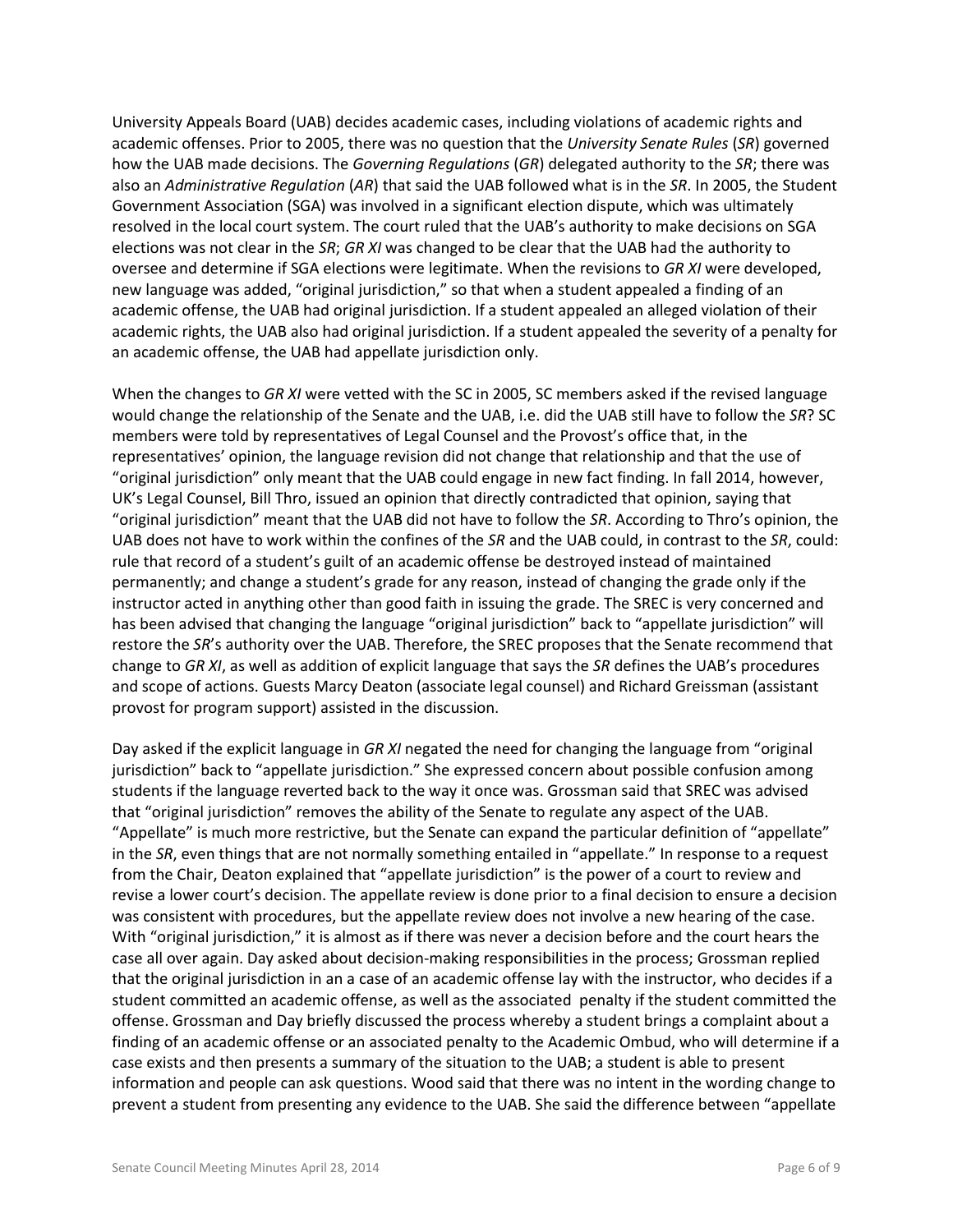jurisdiction" and "original jurisdiction" in this situation took time for the SREC to understand. Wood explained that in cases of "original jurisdiction" no rules apply and the UAB cannot be forced to follow any portion of the *Senate Rules*, like minimum penalties. She added that the *SR* could give the UAB factfinding jurisdiction under within its appellate abilities. There was additional brief discussion.

Harling **moved** that the SC recommend the Senate ask the Board of Trustees to modify *Governing Regulations XI* to restore the authority of the Senate to establish rules by which the University Appeals Board (UAB) decides academic cases, including violations of academic rights and academic offenses. The specific revisions to *Governing Regulations XI*, Sections C.2. and C.4, are below<sup>2</sup>.

## C. The University Appeals Board - Jurisdiction

There shall be a University Appeals Board (hereinafter UAB) with specific jurisdiction over student matters. The UAB shall be assigned either original or appellate jurisdiction over various students, as established by this *Governing Regulation*, as follows:

#### 1. Disciplinary Offenses

In cases of disciplinary offenses (outlined in the *Code of Student Conduct*, Article II) where the student is sanctioned with social suspension, disciplinary suspension, or expulsion, the UAB shall have appellate jurisdiction.

#### 2. Academic Offenses

(a) In cases of academic offenses (outlined in the *University Senate Rules*, Section 6.3) where the student contests guilt, the UAB shall have original jurisdiction.

(b) In cases of academic offenses (outlined in the *University Senate Rules*), Section 6.3) where the only issue is the severity of the sanction, the UAB shall have appellate jurisdiction. The *University Senate Rules* define the procedures that the UAB shall use in these cases and the scope of the actions that the UAB may take.

## 3. Violation of Student Rights

(a) In cases where a student claims a violation of student rights (outlined in the *Code of Student Conduct*, Article I), the UAB shall hear any case referred to it by the Dean of Students and may grant the written appeal of any student to hear a case not referred to it by the Dean of Students.

(b) Registered student organizations that receive the majority of their regular operating budgets from allocations of student fee monies and/or University allocation shall have a hearing process which shall include final appeal to the UAB.

(c) The UAB shall have jurisdiction over final decisions of University hearing agencies in which a student alleges a violation of student rights. In a case involving a student election in which a candidate alleges that his or her student rights were violated, the UAB may affirm the decision of the Student Government Association appellate body, refer the matter back to the Student Government appellate body to correct the error identified by the UAB, or affirm or void the election. The jurisdiction of the UAB does not extend to the selection of the President of the Student Government Association.

 $\overline{\phantom{a}}$ 

 $^{2}$  Underline formatting denotes added text and strikethrough formatting denotes added text.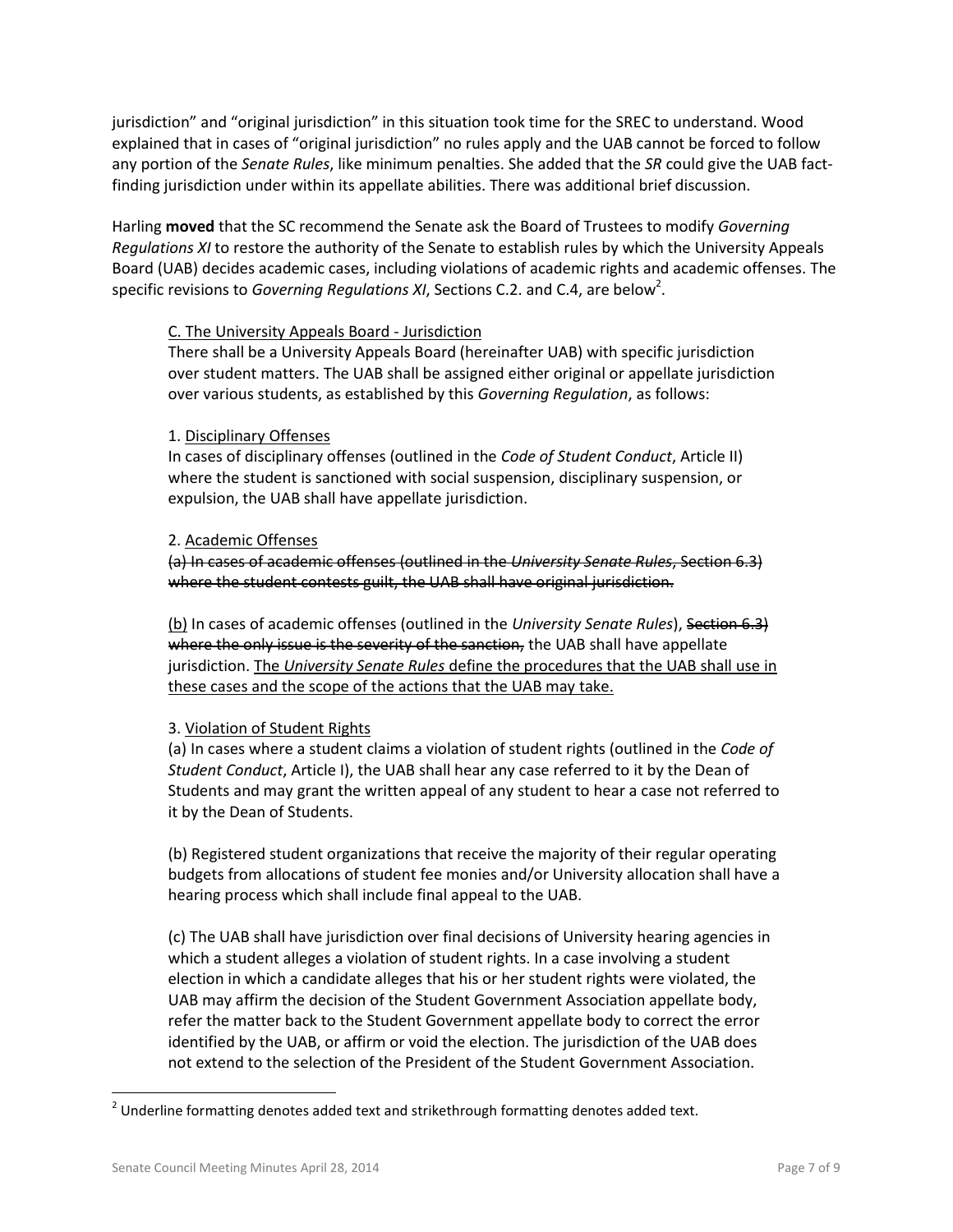## 4. Violation of Academic Rights

In cases where a student claims a violation of academic rights (outlined in the *University Senate Rules*, Section 6.1), the UAB shall have original appellate jurisdiction. The *University Senate Rules* define the procedures that the UAB shall use in these cases and the scope of the actions that the UAB may take.

#### 5. College Honor Code Offenses

The UAB shall hold appellate jurisdiction over the decisions of college honor councils or committees, except that if the hearing panel, by majority of those present, decides the student's rights have been substantially violated, the hearing panel has original jurisdiction on the issue of guilt.

#### 6. Cases of Temporary Sanctions

When the Vice President for Student Affairs imposes temporary sanctions on a student, the UAB shall have appellate jurisdiction

Watt **seconded**. There being no further discussion, a **vote** was taken and the motion **passed** with none opposed. Grossman added that if the UAB so desired, it could submit a proposal to the Senate for a change to the *Senate Rules*.

#### 5. UK's May 2014 Degree List

Wood **moved** that the elected faculty senators of the SC approve UK's May 2014 list of candidates for credentials, for submission to the Senate and then through the President to the Board of Trustees, as the recommended degrees to be conferred by the Board. Harling **seconded**. A **vote** was taken and the motion **passed** with none opposed.

## 6. UK's Early August 2014 Degree List

Wood **moved** that the elected faculty senators of the SC approve UK's August 2014 list of candidates for credentials, for submission to the Senate and then through the President to the Board of Trustees, as the recommended degrees to be conferred by the Board. Harling **seconded**. A **vote** was taken and the motion **passed** with none opposed.

7. Proposed Non-Standard Calendar for MA 109, MA 111, WRD 110, and UK 090 (one-time request) The Chair invited Guest Stephanie Mayberry (assistant director, Center for Academic Resources and Enrichment Services, CARES) to explain the rationale for the one-time proposed non-standard calendar for MA 109, MA 111, WRD 110 and UK 090. SC granted a permanent non-standard calendar for these courses in spring 2013, with a start date of the Monday after the second Sunday in June. Due to the past winter's inclement weather, however, many high school seniors will not be out of school yet by that date. Mayberry requested a one-time non-standard calendar for MA 109, MA 111, WRD 110, and UK 090, from Tuesday, June 17 – Friday, July 25, 2014. Debski **moved** to approve the proposed nonstandard calendar for MA 109, MA 111, WRD 110, and UK 090 and Harling **seconded**. There being no discussion, a **vote** was taken and the motion **passed** with none opposed.

## 8. Proposed Non-Standard Calendar for Education Abroad Courses

Guests Susan Carvalho () and Abby Hollander () explained that the relatively recent Senate effort to ensure proper approval of non-standard calendars caught many of the Education Abroad (EA) staff and academic departments by surprise. Most of the courses that will be taught in summer EA programs were